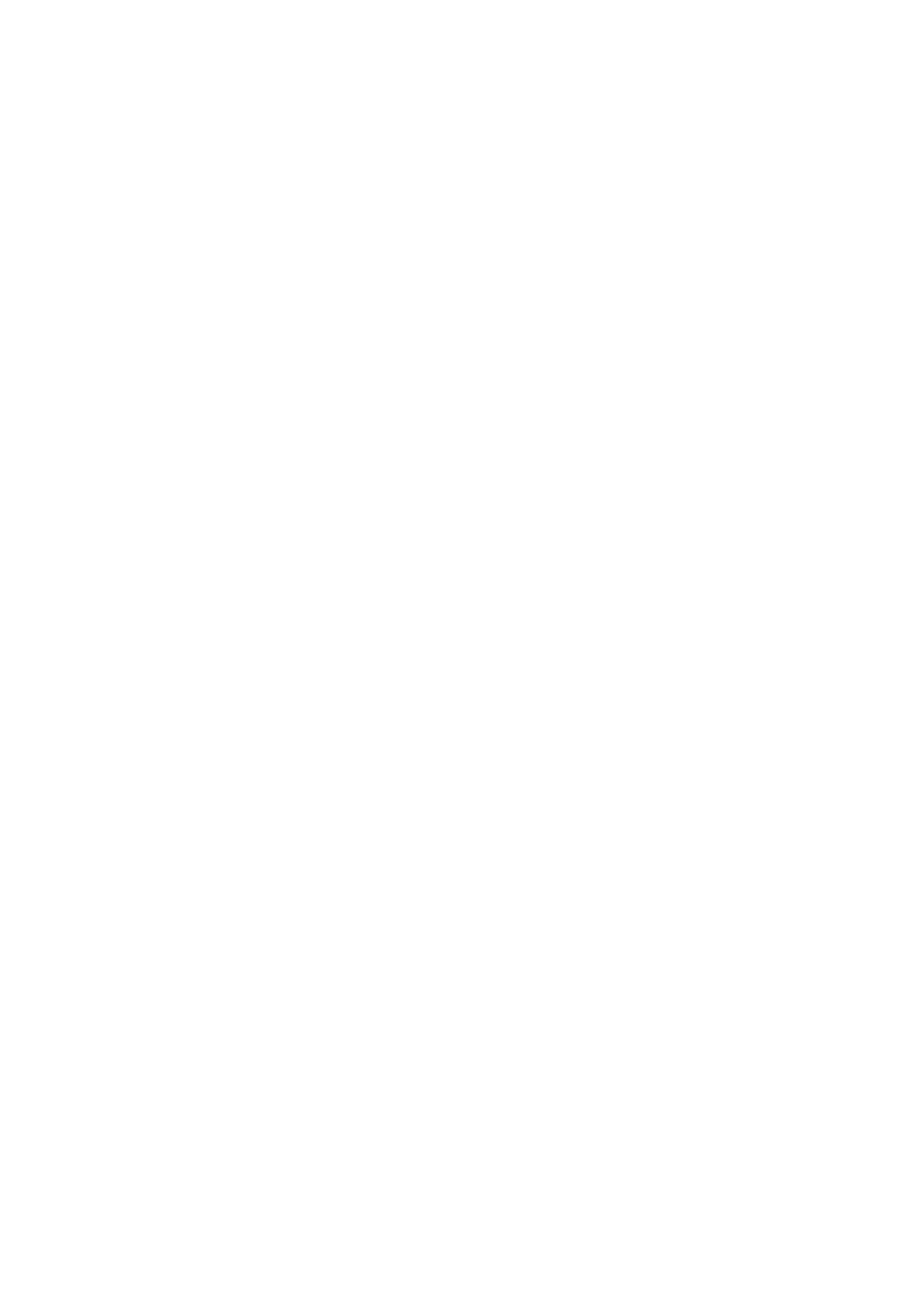## **GEORGIANA MOLLOY ANGLICAN SCHOOL - YEAR 11**

| <b>MEDIA PRODUCTION AND ANALYSIS ATAR AND GENERAL UNITS 1 &amp; 2</b><br>DISPLAY BOOK MARBIG A4 20 PAGE REFILLABLE BLACK 2007002<br>$\mathbf{1}$<br>1.50<br>\$1.50<br>\$1.20<br>97096<br>1.20<br>EXERCISE BOOK SOVEREIGN A4 96 Page 8mm RULED<br>$\mathbf{1}$<br>HARD DRIVE VERBATIM 2.5 STORE`N`GO SUPER<br>53200V<br>$\mathbf{1}$<br>134.75<br>\$134.75<br>SPEED USB 3.0 1TB<br>MEMORY CARD TEAM MICRO SDHC CLASS 10 16GB<br>90992<br>\$12.00<br>$\mathbf{1}$<br>12.00<br><b>MEDIA PRODUCTION &amp; ANALYSIS A Resource for</b><br>65548<br>$\mathbf{1}$<br>72.95<br>\$72.95 |
|--------------------------------------------------------------------------------------------------------------------------------------------------------------------------------------------------------------------------------------------------------------------------------------------------------------------------------------------------------------------------------------------------------------------------------------------------------------------------------------------------------------------------------------------------------------------------------|
|                                                                                                                                                                                                                                                                                                                                                                                                                                                                                                                                                                                |
|                                                                                                                                                                                                                                                                                                                                                                                                                                                                                                                                                                                |
|                                                                                                                                                                                                                                                                                                                                                                                                                                                                                                                                                                                |
|                                                                                                                                                                                                                                                                                                                                                                                                                                                                                                                                                                                |
|                                                                                                                                                                                                                                                                                                                                                                                                                                                                                                                                                                                |
| Senior Media Students                                                                                                                                                                                                                                                                                                                                                                                                                                                                                                                                                          |
| 9781921965548<br>*NOT REQUIRED FOR GENERAL UNITS 1 & 2                                                                                                                                                                                                                                                                                                                                                                                                                                                                                                                         |
| \$222.40<br><b>SUBTOTAL</b>                                                                                                                                                                                                                                                                                                                                                                                                                                                                                                                                                    |
| <b>MODERN HISTORY ATAR UNITS 1 &amp; 2</b>                                                                                                                                                                                                                                                                                                                                                                                                                                                                                                                                     |
| \$3.00<br>LEVER ARCH FILE MARBIG A4 75mm MOTTLED BLACK<br>6416002<br>1<br>3.00                                                                                                                                                                                                                                                                                                                                                                                                                                                                                                 |
| LOOSE LEAF REINFORCED REFILLS STAT A4 PK100 RULED<br>566<br>$\mathbf{1}$<br>3.15<br>\$3.15                                                                                                                                                                                                                                                                                                                                                                                                                                                                                     |
| \$71.95<br>DISCOVERING THE PAST GERMANY 1918-1945<br>70599<br>1<br>71.95<br>9780719570599                                                                                                                                                                                                                                                                                                                                                                                                                                                                                      |
| USA BETWEEN THE WARS 1919-1941 Fiehn Mills<br>52595<br>$\mathbf{1}$<br>71.95<br>\$71.95<br>9780719552595                                                                                                                                                                                                                                                                                                                                                                                                                                                                       |
| \$150.05<br><b>SUBTOTAL</b>                                                                                                                                                                                                                                                                                                                                                                                                                                                                                                                                                    |
| MUSIC: ATAR UNITS 1 & 2 & GENERAL UNITS 1 & 2                                                                                                                                                                                                                                                                                                                                                                                                                                                                                                                                  |
| BINDER BANTEX A4 2D 25mm PE ASSTD COLS<br>\$4.10<br>1332-A<br>$\mathbf{1}$<br>4.10                                                                                                                                                                                                                                                                                                                                                                                                                                                                                             |
| DIVIDERS MARBIG A4 MANILLA BRIGHT 5 TAB<br>37100F<br>$\mathbf{1}$<br>0.65<br>\$0.65                                                                                                                                                                                                                                                                                                                                                                                                                                                                                            |
| \$3.15<br>$\mathbf{1}$<br>3.15<br>LOOSE LEAF REINFORCED REFILLS STAT A4 PK100 RULED 3566                                                                                                                                                                                                                                                                                                                                                                                                                                                                                       |
| \$2.45<br>MUSIC MANUSCRIPT BOOK OLYMPIC A4 96Page<br>197754<br>$\mathbf{1}$<br>2.45                                                                                                                                                                                                                                                                                                                                                                                                                                                                                            |
| SHEET PROTECTORS MARBIG A4 C/SAFE ECON, BX100<br>\$4.25<br>25150<br>$\mathbf{1}$<br>4.25                                                                                                                                                                                                                                                                                                                                                                                                                                                                                       |
| <b>SUBTOTAL</b><br>\$14.60<br><b>OUTDOOR EDUCATION GENERAL</b>                                                                                                                                                                                                                                                                                                                                                                                                                                                                                                                 |
|                                                                                                                                                                                                                                                                                                                                                                                                                                                                                                                                                                                |
| DOCULOPE DOCUMENT WLT MARBIG A4 BUTTON BLUE<br>\$0.60<br>2015001<br>$\mathbf{1}$<br>0.60                                                                                                                                                                                                                                                                                                                                                                                                                                                                                       |
| EXERCISE BOOK SOVEREIGN A4 64 Page 8mm RULED<br>97064<br>1<br>0.75<br>\$0.75<br><b>SUBTOTAL</b>                                                                                                                                                                                                                                                                                                                                                                                                                                                                                |
| \$1.35<br>PHYSICAL EDUCATION STUDIES ATAR UNITS 1 & 2                                                                                                                                                                                                                                                                                                                                                                                                                                                                                                                          |
|                                                                                                                                                                                                                                                                                                                                                                                                                                                                                                                                                                                |
| EXERCISE BOOK SOVEREIGN A4 64 Page 8mm RULED<br>97064<br>0.75<br>\$0.75<br>$\mathbf{1}$                                                                                                                                                                                                                                                                                                                                                                                                                                                                                        |
| NELSON PHYSICAL EDUCATION STUDIES for WA 2A/2B<br>27094<br>1<br>79.95<br>\$79.95<br>9780170227094                                                                                                                                                                                                                                                                                                                                                                                                                                                                              |
| <b>SUBTOTAL</b><br>\$80.70                                                                                                                                                                                                                                                                                                                                                                                                                                                                                                                                                     |
| PHYSICAL EDUCATION STUDIES GENERAL YEAR 11                                                                                                                                                                                                                                                                                                                                                                                                                                                                                                                                     |
| EXERCISE BOOK SOVEREIGN A4 64 Page 8mm RULED<br>97064<br>0.75<br>\$0.75<br>$\mathbf{1}$                                                                                                                                                                                                                                                                                                                                                                                                                                                                                        |
| PHYSICAL EDUCATION STUDIES A Resource for YR<br>65951<br>1<br>72.95<br>\$72.95<br>11 GENERAL                                                                                                                                                                                                                                                                                                                                                                                                                                                                                   |
| 9781921965951                                                                                                                                                                                                                                                                                                                                                                                                                                                                                                                                                                  |
| \$73.70<br><b>SUBTOTAL</b>                                                                                                                                                                                                                                                                                                                                                                                                                                                                                                                                                     |
| <b>PHYSICS ATAR UNITS 1 &amp; 2</b>                                                                                                                                                                                                                                                                                                                                                                                                                                                                                                                                            |
| LEVER ARCH FILE MARBIG A4 75mm MOTTLED BLACK<br>6416002<br>3.00<br>\$3.00<br>$\mathbf{1}$                                                                                                                                                                                                                                                                                                                                                                                                                                                                                      |
| LOOSE LEAF REINFORCED REFILLS STAT A4 PK100 RULE '<br>566<br>3.15<br>\$3.15<br>$\mathbf{1}$<br>$\mathbf{1}$                                                                                                                                                                                                                                                                                                                                                                                                                                                                    |
| EXPLORING PHYSICS YEAR 11 ATAR - STAWA<br>70461<br>36.30<br>\$36.30<br>9780980370461                                                                                                                                                                                                                                                                                                                                                                                                                                                                                           |
| PHYSICS Year 11 ATAR Course Study Guide<br>18873<br>1<br>49.00<br>\$49.00<br>9781876918873 Academic Associates                                                                                                                                                                                                                                                                                                                                                                                                                                                                 |
| \$91.45<br><b>SUBTOTAL</b>                                                                                                                                                                                                                                                                                                                                                                                                                                                                                                                                                     |
| Continued on next page                                                                                                                                                                                                                                                                                                                                                                                                                                                                                                                                                         |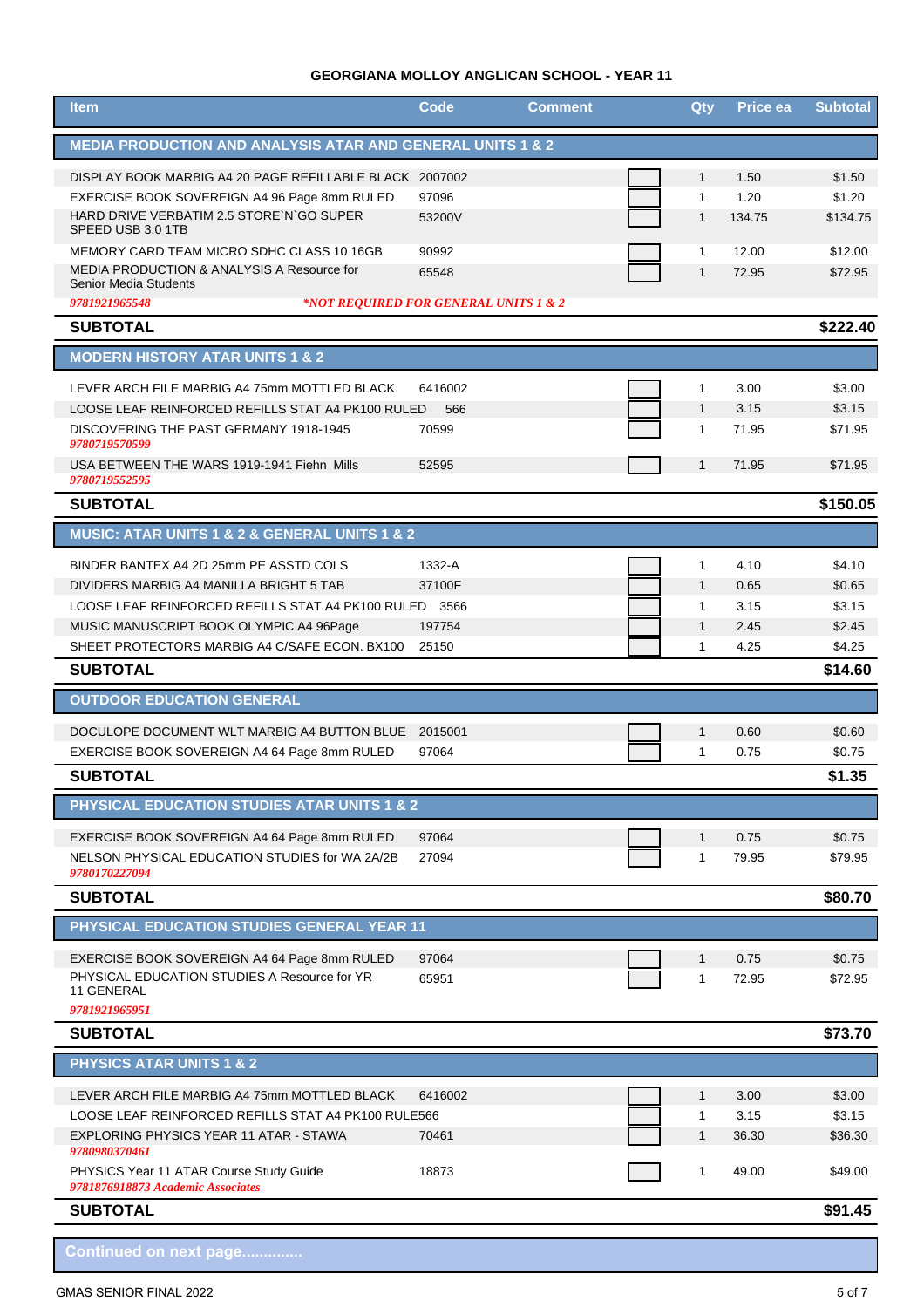## **GEORGIANA MOLLOY ANGLICAN SCHOOL - YEAR 11**

| <b>Item</b>                                                                                                       | Code      | <b>Comment</b> | Qty          | Price ea | <b>Subtotal</b> |
|-------------------------------------------------------------------------------------------------------------------|-----------|----------------|--------------|----------|-----------------|
| <b>POLITICS &amp; LAW ATAR UNITS 1 &amp; 2</b>                                                                    |           |                |              |          |                 |
| LEVER ARCH FILE MARBIG A4 75mm MOTTLED BLACK                                                                      | 6416002   |                | $\mathbf{1}$ | 3.00     | \$3.00          |
| NOTEBOOK COLOURHIDE A4 250 Page 5 SUBJECT<br><b>PUNCHED</b>                                                       | 1715899J  |                | 2            | 8.40     | \$16.80         |
| DEMOCRACY & JUSTICE WACE POLITICS & LAW<br>ATAR UNITS 1 & 2                                                       | 54784     |                | 1            | 65.00    | \$65.00         |
| 9780995354784                                                                                                     |           |                |              |          |                 |
| <b>SUBTOTAL</b>                                                                                                   |           |                |              |          | \$84.80         |
| <b>PSYCHOLOGY ATAR UNITS 1 &amp; 2</b>                                                                            |           |                |              |          |                 |
| DOCUMENT WALLET MARBIG PP F/C VELCRO<br>W/GUSSET Asstd Cols                                                       | 2011099   |                | 1            | 1.25     | \$1.25          |
| NOTEBOOK COLOURHIDE A4 250 Page 5 SUBJECT<br><b>PUNCHED</b>                                                       | 1715899J  |                | 2            | 8.40     | \$16.80         |
| <b>PSYCHOLOGY WA ATAR SELF &amp; OTHERS UNITS 1 &amp;</b><br>2 Student Book                                       | 14173     |                | 1            | 49.95    | \$49.95         |
| 9780170414173                                                                                                     |           |                |              |          |                 |
| PSYCHOLOGY WA ATAR WORKBOOK Units 1 & 2 -<br>Hackett & Conocono                                                   | 19895     |                | $\mathbf{1}$ | 32.95    | \$32.95         |
| 9780170419895                                                                                                     |           |                |              |          |                 |
| PSYCHOLOGY YR 11 ATAR Course Study Guide UNITS<br>1 & 2                                                           | 18880     |                | 1            | 40.00    | \$40.00         |
| 9781876918880                                                                                                     |           |                |              |          |                 |
| <b>SUBTOTAL</b>                                                                                                   |           |                |              |          | \$140.95        |
| VISUAL ARTS ATAR UNITS 1 & 2 AND GENERAL UNITS 1 & 2                                                              |           |                |              |          |                 |
| NOTEBOOK SPIRAX 595 A4 120 Page S/O                                                                               | 56058     |                | $\mathbf{1}$ | 3.00     | \$3.00          |
| PAINT BRUSH SET OF 4 TAKLON 907 ROUND #2 #4<br>#8 #10                                                             | 1943-A    |                | 1            | 34.10    | \$34.10         |
| PEN TEXTA FINELINER POINT 188 0.4mm BLACK                                                                         | 10022     |                | $\mathbf{1}$ | 2.00     | \$2.00          |
| PENCIL GRAPHITE GOLDFABER 2B                                                                                      | 11-112502 |                | 1            | 0.45     | \$0.45          |
| PENCIL GRAPHITE GOLDFABER 3B                                                                                      | 11-112503 |                | $\mathbf{1}$ | 0.45     | \$0.45          |
| PENCIL GRAPHITE GOLDFABER 4B                                                                                      | 11-112504 |                | 1            | 0.40     | \$0.40          |
| PENCIL GRAPHITE GOLDFABER 6B                                                                                      | 11-112506 |                | 3            | 0.45     | \$1.35          |
| TISSUES OFFICE CHOICE FACIAL 2 PLY BX 200<br>*Pre-packed orders will be delivered to the school for distribution. | 526311    |                | 1            | 1.75     | \$1.75          |
| VISUAL ART DIARY QUILL A3 SPIRAL 60LF BLACK                                                                       | SWVA3     |                | $\mathbf{1}$ | 7.70     | \$7.70          |
| VISUAL ART: A RESOURCE FOR YEAR 11 ATAR<br>9781925207217                                                          | 07217     |                | 1            | 74.95    | \$74.95         |
| <b>SUBTOTAL</b>                                                                                                   |           |                |              |          | \$126.15        |
| HANDLING/PACKAGING FEE                                                                                            | H/PK      |                | $\mathbf{1}$ | 3.00     | \$3.00          |
| Mandatory fee for all pre-packed orders>                                                                          |           |                |              |          |                 |

**FOR VET QUALIFICATIONS DELIVERED AT SRTAFE AND BRTTC**

**NOTE: Resource fees are set by SRTAFE and BRTTC. Cost details are provided on acceptance into the course.**

**PARENTS TO SUPPLY:**

**1 x COMBINATION LOCK FOR LOCKERS - No key locks or luggage type locks.**

**1 x SAFETY GLASSES - Impact Resistant (If undertaking a practical subject)**

**Continued on next page......**